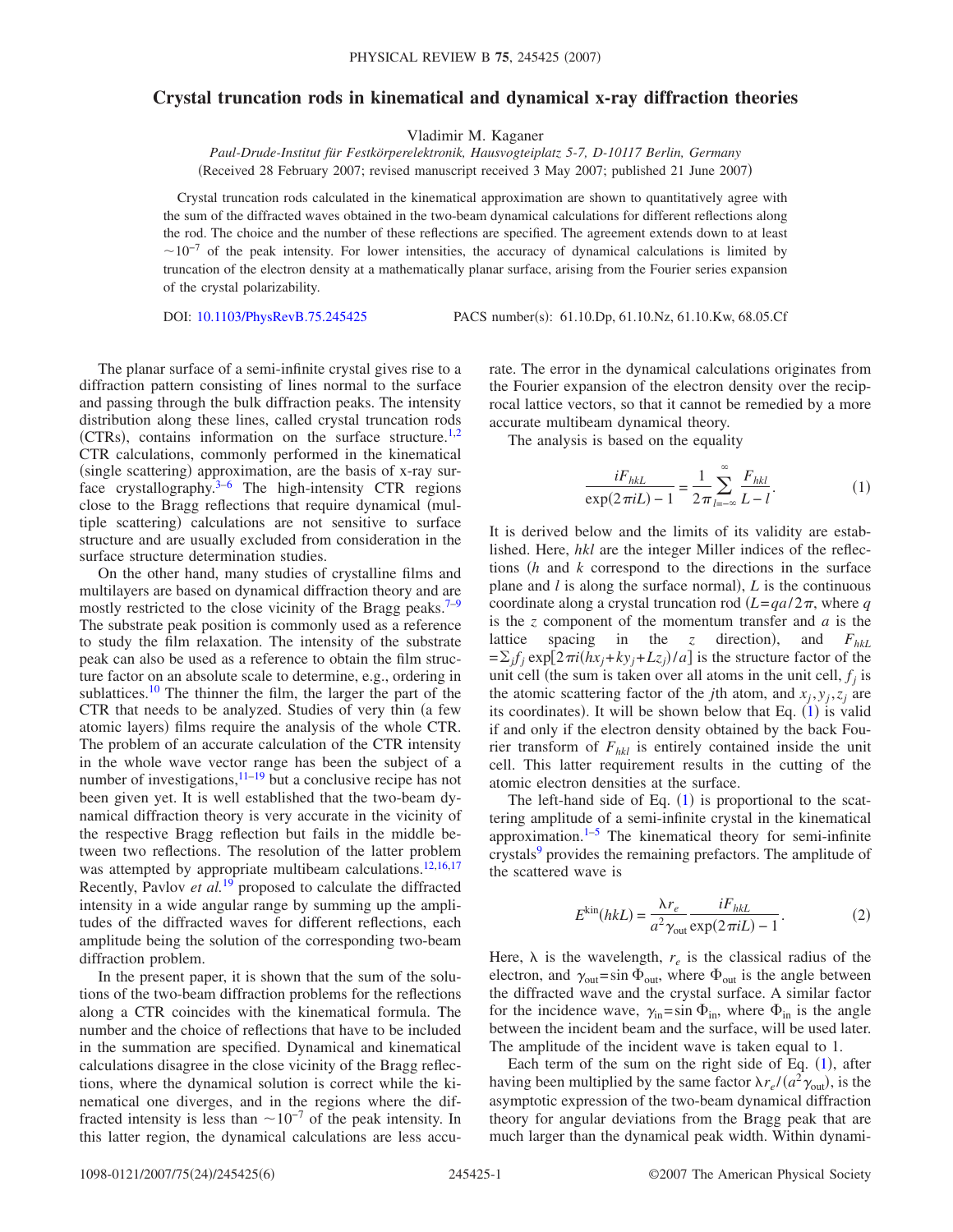cal theory, the amplitude of the diffracted wave at large deviations from the Bragg peak for a given reflection **H** is given by  $E_{\mathbf{H}} = \chi_{\mathbf{H}} / [2\gamma_{\text{out}}(\gamma_{\text{in}} + \gamma_{\text{out}} + \psi_{\mathbf{H}})],$  where  $\chi_{\mathbf{H}}$  is the Fourier component of the polarizability and  $\psi_{\text{H}}=H_{z}/\kappa$  (here,  $\kappa = 2\pi/\lambda$  is the wave vector in vacuum). The position along the CTR  $L = (a/\lambda)(\gamma_{\text{in}} + \gamma_{\text{out}})$  is expressed through the incidence and exit angles, while the position of the Bragg peak on the CTR is  $l = -(a/\lambda)\psi_H$ . Substitution of these expressions gives  $E_{\mathbf{H}} = \lambda r_e F_{\mathbf{H}} / [2 \pi a^2 \gamma_{\text{out}} (L - l)]$ , which is equal to the corresponding term in Eq.  $(1)$  $(1)$  $(1)$  multiplied by the factor given above. Then, the sum of the amplitudes of diffracted waves calculated in the two-beam dynamical theory

$$
E^{\text{dyn}}(h k L) = \sum_{l} E_{h k l}^{\text{dyn}} \tag{3}
$$

<span id="page-1-0"></span>for all reflections *hkl* along a CTR *hk* coincides with the kinematical solution. For nongrazing incidence and exit, the resulting amplitude depends on the *z* component of momentum transfer  $q=2\pi L/a$ , rather than on the incident and exit angles  $\Phi_{\text{in}}$  and  $\Phi_{\text{out}}$  separately. Pavlov *et al.*<sup>[19](#page-5-8)</sup> have arrived at an equivalent formula by solving the Takagi-Taupin equations.

In the close vicinity of each reflection *hkl*, for angular deviations comparable to the Darwin width, the amplitudes of the other reflections are much smaller (on the order of the polarizability  $\chi$  ~ 10<sup>-5</sup>) than that of the actual reflection, and Eq.  $(3)$  $(3)$  $(3)$  can be applied, keeping in mind that all other terms can be neglected compared to  $E_{hkl}^{dyn}$ . At larger angular devia-tions, Eq. ([3](#page-1-0)) is the first order (in  $\chi$ ) approximate solution of the multibeam dynamical diffraction problem that includes all Bragg reflections along a given CTR. Such an approximation is valid since at most one Bragg reflection occurs at once at the diffraction condition when moving along the CTR. Hence, Eq.  $(3)$  $(3)$  $(3)$  describes the intensity distribution along a CTR around Bragg peaks and far from them, down to intensities  $\sim \chi$  of the peak intensity, which covers almost the whole CTR. Equation ([3](#page-1-0)) fails at the order of  $\chi^2$ . Before ascertaining the problems arising at such low intensities, let us consider the CTR calculations based on Eq. ([3](#page-1-0)).

In the present paper, the dynamical diffraction equations are implemented in the formulation of Stepanov *et al.*[20](#page-5-13) Since Eq. ([3](#page-1-0)) involves the summation of the scattering amplitudes, a proper treatment of the phases of the Fourier components  $\chi_{hkl}$  of the polarizability is essential. The structure factor calculations require the origin of the unit cell to be chosen once for all reflections. This is not so in the programs by Stepanov<sup>21</sup> that choose the origin separately for each reflection to minimize the phase of  $\chi_{hkl}$ . Such a choice is correct as long as a single reflection is involved in the calculations. When working with the amplitudes of several reflections  $[Eq. (3)]$  $[Eq. (3)]$  $[Eq. (3)]$ , this is not appropriate. Also, for layered structures, the interference pattern depends on the relative displacements of the crystal lattices of different layers, which requires a common origin for the calculation of all  $\chi_{hkl}$ 's.<sup>10</sup> The requirement of a common origin is ordinary in surface x-ray structure analysis, but is not appreciated in the dynamical diffraction calculations.

Equally important, but probably less evident, is the choice of the atomic positions in the unit cell with respect to the surface. The surface is commonly taken at  $z=0$ , and one of the atoms is placed at the origin. If so, the surface cuts half of this atom (and other atoms at the same level), which leads to wrong CTR intensities. For example, with the surface at *z*=0, the Ga and As atoms in the bulk GaAs unit cell cannot be placed at the depths 0, 1/4, 1/2, and 3/4. Rather, they have to be put at the depths  $1/8$ ,  $3/8$ ,  $5/8$ , and  $7/8$ . Only this choice leads to an agreement between dynamical and kinematical calculations. Note that this choice of the atomic positions is irrelevant to the kinematical formula  $(2)$  $(2)$  $(2)$ , since the kinematical calculation, based on the summation over atoms and unit cells, contains only one structure factor  $F_{hkt}$ (with the continuous parameter  $L$ ), the phase of which is lost when calculating the intensities. In contrast, the relative phases of the structure factors  $F_{hkl}$  (with integer *l*'s) depend on the choice of atomic positions.

The choice of the reflections that have to be included in the sum  $(3)$  $(3)$  $(3)$  follows from Eq.  $(1)$  $(1)$  $(1)$ . Since *L* starts from zero, positive and negative *l*'s are equally important. Corresponding reflections are formally classified as reflection (Bragg) and transmission (Laue) cases. The dynamical diffraction equations are formulated in Ref. [20](#page-5-13) for the reflection case the scattered wave that satisfies Bragg's law is directed back into vacuum). However, the equations do not require any change to include the transmission case that is of interest to us, namely, at large deviations from Bragg's law, when the scattered wave is directed into vacuum. In other words, the reflections that formally correspond to the Laue case (the diffracted wave propagates into the crystal when the Bragg condition is satisfied) become the Bragg case reflections when the deviation from the Bragg condition is so large that the diffracted wave propagates into vacuum.

The number of equations to be included in the sum  $(1)$  $(1)$  $(1)$  or  $(3)$  $(3)$  $(3)$  depends on the decay of the structure factors  $F_{hkl}$  with increasing *l*. The atomic scattering factors  $f(s)$  are decreasing functions of  $s = \sin \theta / \lambda$ , where  $\theta$  is the Bragg angle of the respective reflection. Figure  $3(b)$  $3(b)$  below illustrates the atomic scattering factors for Ga and As atoms. One can take  $s_0$  $\approx$  1 Å<sup>-1</sup> as a characteristic scale for this decay. For reflections with  $l \geq h$ , *k* the lattice spacing is  $d = a/l$ . Here, *a* is the lattice period in the surface normal direction (this specification may be essential for high-index surfaces or noncubic crystals). From Bragg's law  $s = 1/2d$ , reflections up to  $l_{\text{max}}$  $\approx$  2*as*<sub>0</sub> have to be included. Calculations in the paper are performed for cubic crystals with *a* in the range 5.5–6 Å, and a reasonable estimate is  $l_{\text{max}} \approx 12$ . The calculations below show that such a number of reflections provides sufficient accuracy.

Figure  $1(a)$  $1(a)$  compares kinematical and dynamical calculations of the CTR 11*L* from a hypothetical bulk-terminated GaAs(001) crystal. The reflectivities  $R = (\gamma_{\text{out}}/\gamma_{\text{in}})|E(hkL)|^2$ are plotted. A nongrazing incidence angle  $\Phi_{\text{in}}=5^{\circ}$  is chosen to ensure kinematical diffraction conditions. In the left panel, presenting the whole CTR, the two calculated curves are almost indistinguishable. At the 111 bulk reflection (the right panel), the kinematical curve is slightly shifted with respect to the dynamical one because of refraction at the surface, and diverges at the Bragg position. A small but important discrepancy between the curves is revealed in the middle panel that enlarges the region of the intensity minimum, close to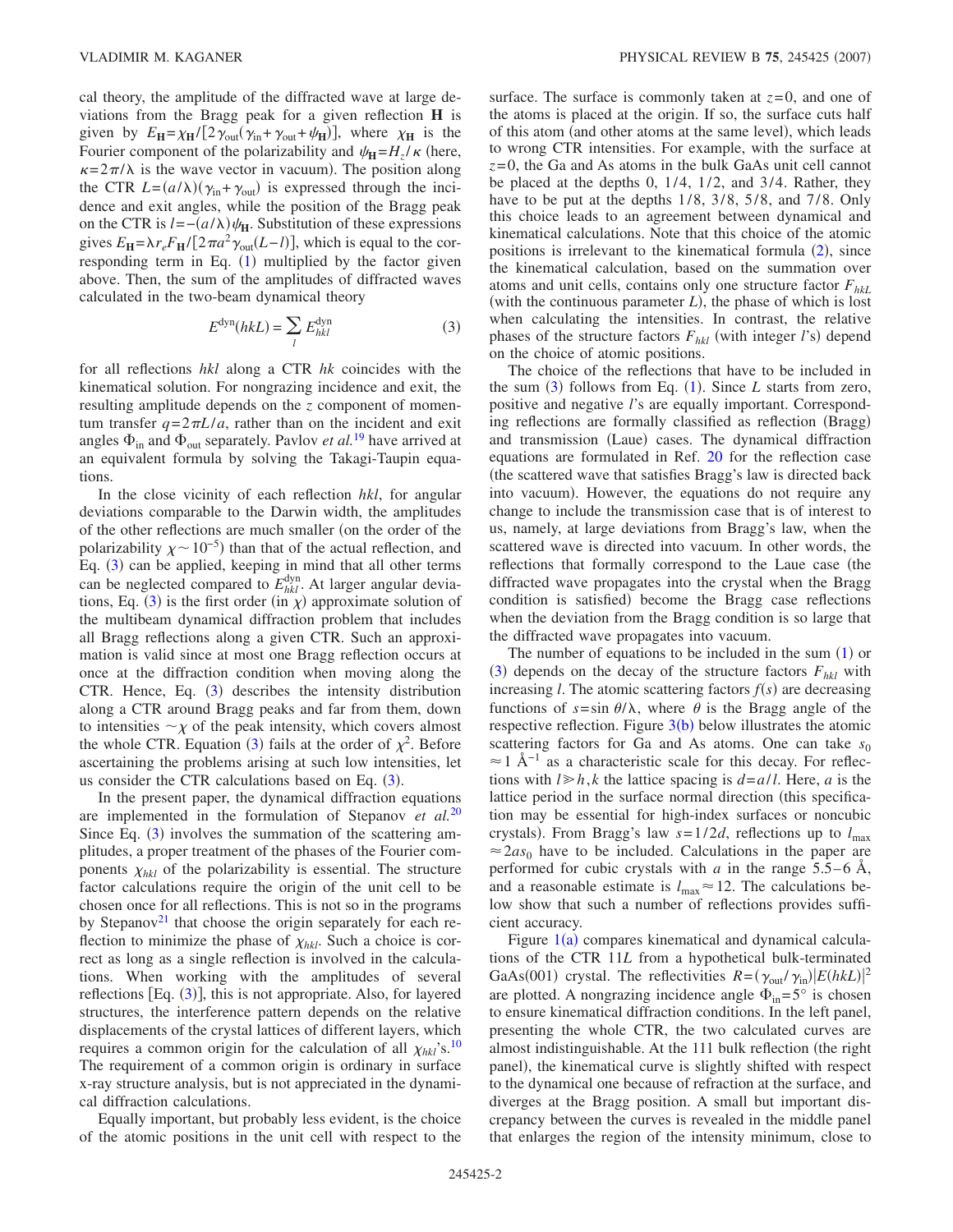<span id="page-2-0"></span>

FIG. 1. Crystal truncation rods 11L from a bulk-terminated GaAs(001) crystal at (a) nongrazing incidence angle  $\Phi_{\text{in}} = 5^{\circ}$  and (b) grazing incidence angles  $\Phi_{\text{in}}=0.3^{\circ}$  and  $\Phi_{\text{in}}=0.2^{\circ}$ , above and below the critical angle  $\alpha_c=0.24^{\circ}$ . (c) CTR 11*L* from a 56.53 Å thick Fe<sub>3</sub>Si film on GaAs(001) at an incidence angle  $\Phi_{in} = 0.5^{\circ}$ . The two right panels magnify the curves of the left panel at the intensity minimum (bulkforbidden reflection 112) and close to the maximum (bulk reflection 111). Dynamical, kinematical, and distorted-wave Born approximations are compared.

the bulk-forbidden reflection 112. Dynamical calculations are performed with different numbers of terms in the sum ([3](#page-1-0)). One can see from the plot that ten terms (i.e., the sum of two-beam dynamical calculations for the reflections 11*l*, with odd *l* in the range  $-9 \le l \le 9$ ) are sufficient for the convergence of the series. However, the sum  $(3)$  $(3)$  $(3)$  does not converge to the kinematical solution even if the number of the involved reflections is increased further. The origin of the disagreement is in the Fourier expansion of the electron density over the reciprocal lattice vectors *hkl*. This expansion is certainly correct for an infinite bulk crystal that consists of a periodic repetition of the unit cells. However, if a unit cell is cut out of the crystal, its electron density does not coincide with the sum of electron densities of the atoms that belong to this unit cell. Figure [2](#page-2-1) illustrates this statement. Here, the atoms of the GaAs bulk structure are represented by balls with radii equal to their covalent radii. The broken line selects one unit cell. Its position is chosen to minimize the overlap of the electron densities belonging to the atoms of different unit cells. Still, parts of the electron density of atoms of the chosen unit cell are out of that unit cell, and parts of atoms from neighboring unit cells fall into the chosen unit

<span id="page-2-1"></span>

FIG. 2. View of a truncated GaAs bulk structure in the [100] direction. Atoms are represented by balls with their radii equal to the covalent radius of the respective element. A unit cell marked by broken lines is chosen to minimize the overlap of the electron densities from atoms of different unit cells. The dotted straight line represents a cut by a mathematically planar (001) surface. The solid line is a physical (001) surface terminated by atoms.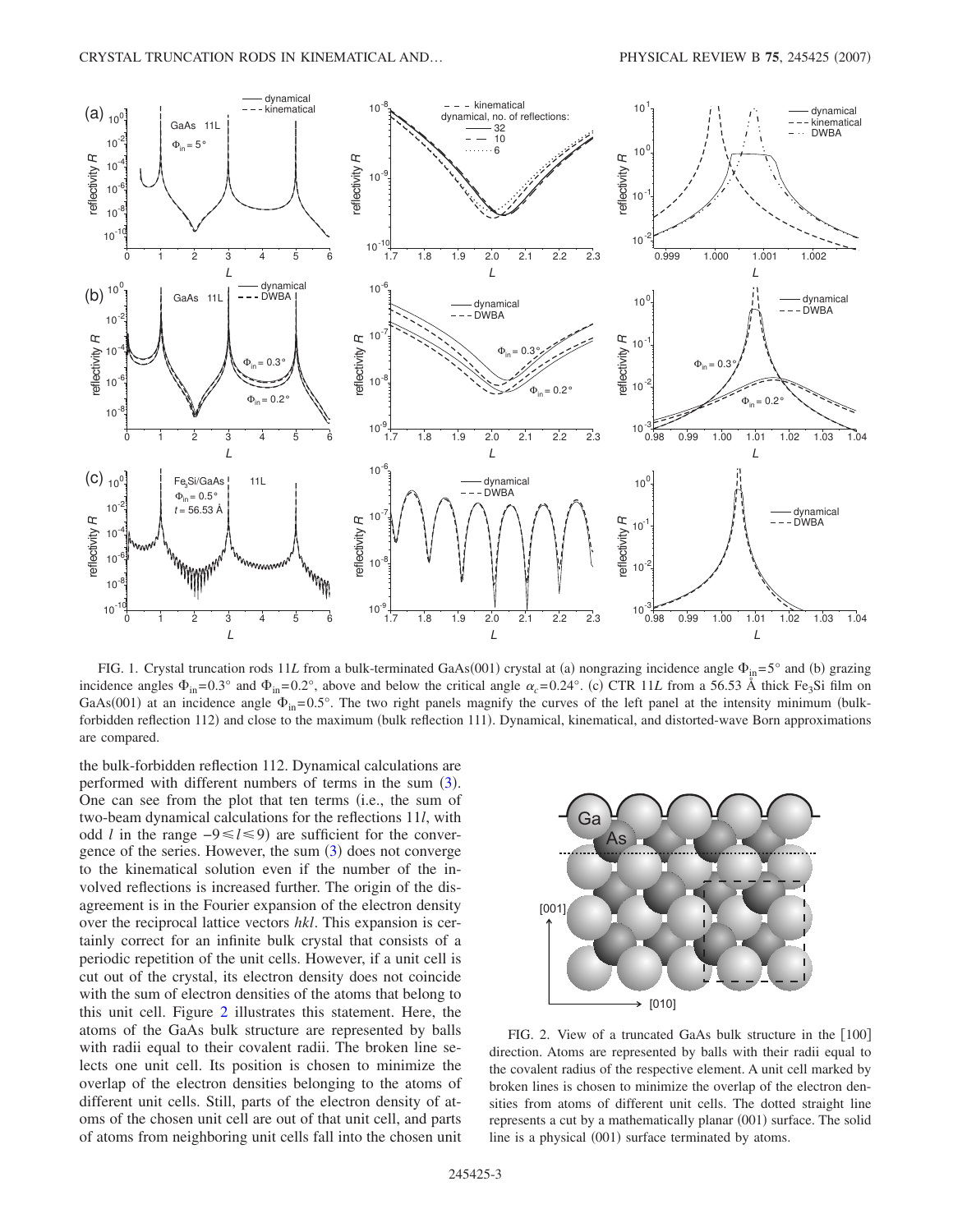<span id="page-3-0"></span>

FIG. 3. (a) An artificial crystal XaXb with the same structure and lattice parameter as GaAs but with atomic sizes that are two times smaller. The unit cell (broken lines) and a planar surface (dotted line) can be cut between atoms. (b) Atomic scattering factors attributed to atoms Xa and Xb. The functions  $f(\sin \theta/\lambda)$  are chosen to be Gaussian with widths approximately two times larger than those of Ga and As. (c) The CTR 11*L* from the XaXb semi-infinite crystal in the vicinity of  $L \approx 2$  calculated within distorted-wave Born approximation (DWBA) and dynamically, by Eq. ([3](#page-1-0)), with different numbers of involved reflections. As the number of reflections is increased, the dynamical curves converge to the DWBA results. The incidence angle is  $\Phi_{in}=0.5^{\circ}$ .

cell. These do not affect the bulk structure factor calculations, since the unit cells are periodically repeated. However, the dynamical Bragg diffraction from a semi-infinite crystal implies a truncation of the sum over the unit cells, which is equivalent to a rigid truncation of the electron density by a plane (dotted line in Fig. [2](#page-2-1)). Such a cut of the electron density of an infinite crystal by a plane removes parts of the top atoms and artificially adds the parts of the atoms belonging to the next layer. In contrast, the physical surface is rough on that scale since it contains the entire densities of the atoms of the top layer, as shown by the thick line in Fig. [2.](#page-2-1)

The difference in these electron densities does not play a role in the vicinity of Bragg peaks, where many atoms contribute to diffraction, but becomes essential between Bragg peaks, where the surface atoms provide the main contribution to the diffracted wave. To provide an additional proof that this effect is the only source of discrepancy between the dynamical and kinematical calculations, I have repeated the same calculations for artificial atoms two times smaller in size placed in the same lattice  $(Fig. 3)$  $(Fig. 3)$  $(Fig. 3)$ . Such a crystal is not, in fact, physical, since the long-range attractive forces between atoms are not compensated by the short-range repulsion when the distances between atoms exceed the sum of their covalent radii by a factor of 2. The atomic scattering factors for the artificial atoms Xa and Xb are chosen to be Gaussian with widths approximately two times larger than the  $f(s)$  functions for Ga and As atoms [Fig.  $3(b)$  $3(b)$ ]. The convergence of sum  $(1)$  $(1)$  $(1)$  or  $(3)$  $(3)$  $(3)$  is fairly slow [Fig. 3(c)]. The sum of dynamical amplitudes converge to the distorted-wave Born approximation, described below, when 20 terms are included. Each term is a solution of the two-beam dynamical diffraction problem for a reflection 11*l*, with odd *l* from −17 to +21.

This result discourages other improvements of the dynamical theory, in particular, a complete solution of the multibeam diffraction problem, that could improve the accu-racy compared to Eq. ([3](#page-1-0)). As long as a Fourier expansion over reciprocal lattice vectors is employed, the cut of the electron density shown in Fig. [2](#page-2-1) persists and does not provide an accuracy that is better than given by Eq.  $(3)$  $(3)$  $(3)$ , i.e., an

accuracy of the order of  $\sim 10^{-7}$  with respect to the peak intensity. Fortunately, lower intensities quite rarely arise in experimental CTR studies and are additionally masked by surface reconstruction and roughness.

Equation ([3](#page-1-0)) can be directly applied to grazing incidence diffraction with the same reasoning as above: in the vicinity of a Bragg peak, corrections due to other reflections are negligible, and in the remaining part of a CTR, the sum  $(3)$  $(3)$  $(3)$  is the first order (over  $\chi$ ) perturbation solution of the multibeam diffraction problem. The kinematical approximation is extended, for the grazing incidence diffraction case, as the distorted-wave Born approximation (DWBA).<sup>[9,](#page-5-5)22-[24](#page-5-9)</sup> The DWBA formulation in terms of the reciprocity theorem in electrodynamics is most straightforward[.23](#page-5-16)[,24](#page-5-9) In the zeroth order, the scattering problem is solved for a uniform medium having the same polarizability  $\chi_0$  as the crystal under investigation. The scattering problem is solved twice, with the waves incident on the surface under the incidence angles  $\Phi_{\text{in}}$ and  $\Phi_{\text{out}}$ , respectively. The solution of each problem in the medium consists of two plane waves with the amplitudes *Di*  $(i=1, 2)$ , corresponding to the transmitted and specularly reflected waves in vacuum. A possible way to find these solutions is to reduce the  $4 \times 4$  matrices of the dynamical diffraction problem<sup>20</sup> to  $2 \times 2$  matrices by excluding diffracted waves. Then, layered structures with different  $\chi_0$ 's can easily be treated, and the kinematical solution is replaced with

$$
E^{\text{DWBA}}(\Phi_{\text{in}}, \Phi_{\text{out}}) = \sum_{i,j=1,2} D_i^{\text{in}} D_j^{\text{out}} E^{\text{kin}}(h k L_{ij}). \tag{4}
$$

The superscripts "in" and "out" distinguish the respective zeroth order solutions. The parameters  $L_{ij} = (a/\lambda)(u_i^{\text{in}} + u_j^{\text{out}})$ are obtained from the parameters  $u_i = k_{zi} / \kappa$  describing the wave vectors in the medium (here,  $\bf{k}$ *<sub>i</sub>* are the wave vectors of the waves inside the medium). Complex parameters  $L_{ij}$  substitute for the real parameter  $L$  in Eq.  $(2)$  $(2)$  $(2)$ .

Figure  $1(b)$  $1(b)$  compares dynamical and DWBA calculations of the same CTR 11*L* for the incidence angles below and above the critical angle  $\alpha_c = 0.24^\circ$ . A good overall agreement is evident from the left panel. The discrepancy at the inten-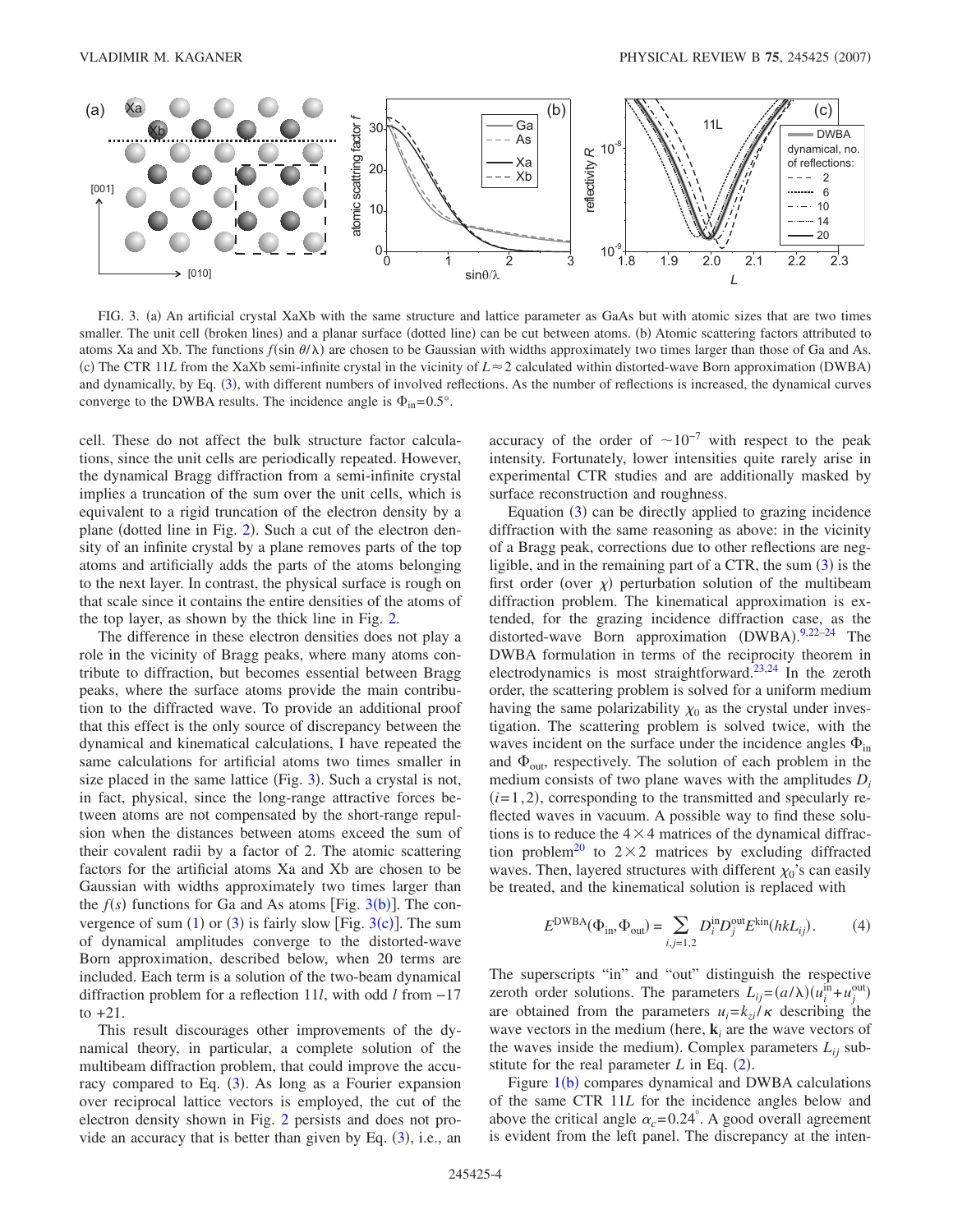<span id="page-4-0"></span>

FIG. 4. Crystal truncation rods from  $[(a)$  and  $(b)]$  GaAs,  $[(c)$  and (d)] other  $A_{III}B_V$  compounds, [(e) and (f)] and elemental semiconductor bulk-truncated (001) surfaces. Dynamical (full lines) and DWBA (broken lines) calculations are compared. The incidence angle is  $\Phi_{\text{in}}=0.5^{\circ}$ .

sity minimum (middle panel) has the same nature as above. The right panels of Figs.  $1(a)$  $1(a)$  and  $1(b)$  show that the DWBA and the dynamical calculation agree everywhere except within the Darwin width of the Bragg peak. If the incidence angle is smaller than the critical angle, the results of the two calculations coincide in that region as well.

The extension to layered structures is straightforward. The diffracted beam amplitudes obtained in the two-beam dynamical calculations<sup>20</sup> are summed up according to Eq.  $(3)$  $(3)$  $(3)$ . The kinematical amplitude  $(2)$  $(2)$  $(2)$  is supplemented by an additional term arising from the finite sum over the layer's unit cells,  $F'_{hkl}$ [ $\exp(2\pi iNL) - 1$ ]/[ $\exp(2\pi iL) - 1$ ], where  $F'_{hkl}$  is the structure factor of the layer unit cell, and *Na* is the layer thickness. Figure  $1(c)$  $1(c)$  compares dynamical and DWBA calculations for a Fe<sub>3</sub>Si film on GaAs(001). Fe<sub>3</sub>Si possesses a cubic unit cell with the same lattice spacing as GaAs, so that there is no mismatch between the two lattices.<sup>10</sup> The incidence angle is taken  $\Phi_{\text{in}} = 0.5^{\degree}$ , so that the DWBA corrections to the kinematical formulas are essential. The film is *N*  $=$  10 unit cells thick (*Na* = 56.53 Å). A perfect agreement between the two curves is evident. Even at the intensity minimum (middle panel), the discrepancy between the two calculations is absent. At the bulk reflection 111 (right panel), the DWBA solution diverges and cannot be used within the Darwin width, while the dynamical solution is correct. The dynamical calculations in Figs.  $1(b)$  $1(b)$  and  $1(c)$  were performed by the summation of solutions of 32 two-beam diffraction problems (11*l* reflections with odd *l* in the range −31 ≤ *l*  $\leq$  31 were calculated).

The CTR [1](#page-2-0)1*L* analyzed in Fig. 1 shows a larger discrepancy between dynamical and kinematical calculations than other rods from GaAs $(001)$  surface. Figures  $4(a)$  $4(a)$  and  $4(b)$ present two other rods. The difference between the two calculations diminishes for the 13L rod and almost disappears for the 22*L* rod. Further calculations show that the discrepancy decreases for  $A_{III}B_V$  crystals consisting of elements of two different periods in the Periodic Table [e.g., GaSb, see Fig.  $4(c)$  $4(c)$ ] and increases for lighter elements from the same period [e.g., AlP, see Fig.  $4(d)$  $4(d)$ ]. The discrepancy remains quite small on the scale of the whole CTR and hardly can have practical implications. Elemental semiconductors show

more sharp minima at the bulk-forbidden reflection  $112$  [see Figs.  $4(e)$  $4(e)$  and  $4(f)$ ]. Similar to the case of compound semiconductors, silicon as a lighter element shows a larger, as compared to germanium, discrepancy between dynamical and DWBA calculations [see Fig.  $4(f)$  $4(f)$ ].

Equation ([1](#page-0-0)) remains to be derived. Consider an arbitrary complex one-dimensional function  $\rho(z)$  that is equal to zero outside a finite interval  $[0, a]$ . The Fourier integral of the function  $\rho(z)$ , therefore, involves integration over a finite interval:

$$
F(q) = \frac{1}{a} \int_0^a \rho(z) \exp(iqz) dz.
$$
 (5)

On the other hand, the function  $\rho(z)$  can be periodically repeated along the *z* axis,

$$
\rho_{\infty}(z) = \sum_{l=-\infty}^{\infty} \rho(z + la), \tag{6}
$$

and the periodic function  $\rho_{\infty}(z)$  can be expanded into the Fourier series:

$$
\rho_{\infty}(z) = \sum_{l=-\infty}^{\infty} F(q_l) \exp(-i q_l z), \tag{7}
$$

where  $q_l = 2\pi l/a$ . Let  $\Omega(z)$  be a function equal to 1 on the interval  $[0, a]$  and equal to zero outside this interval. Then, identically,

$$
\rho(z) = \rho_{\infty}(z)\Omega(z). \tag{8}
$$

<span id="page-4-1"></span>The Fourier integral of the left-hand side of this equation is equal to  $F(q)$ . The Fourier integral of the right-hand side is calculated by performing the integration for each term of the sum: